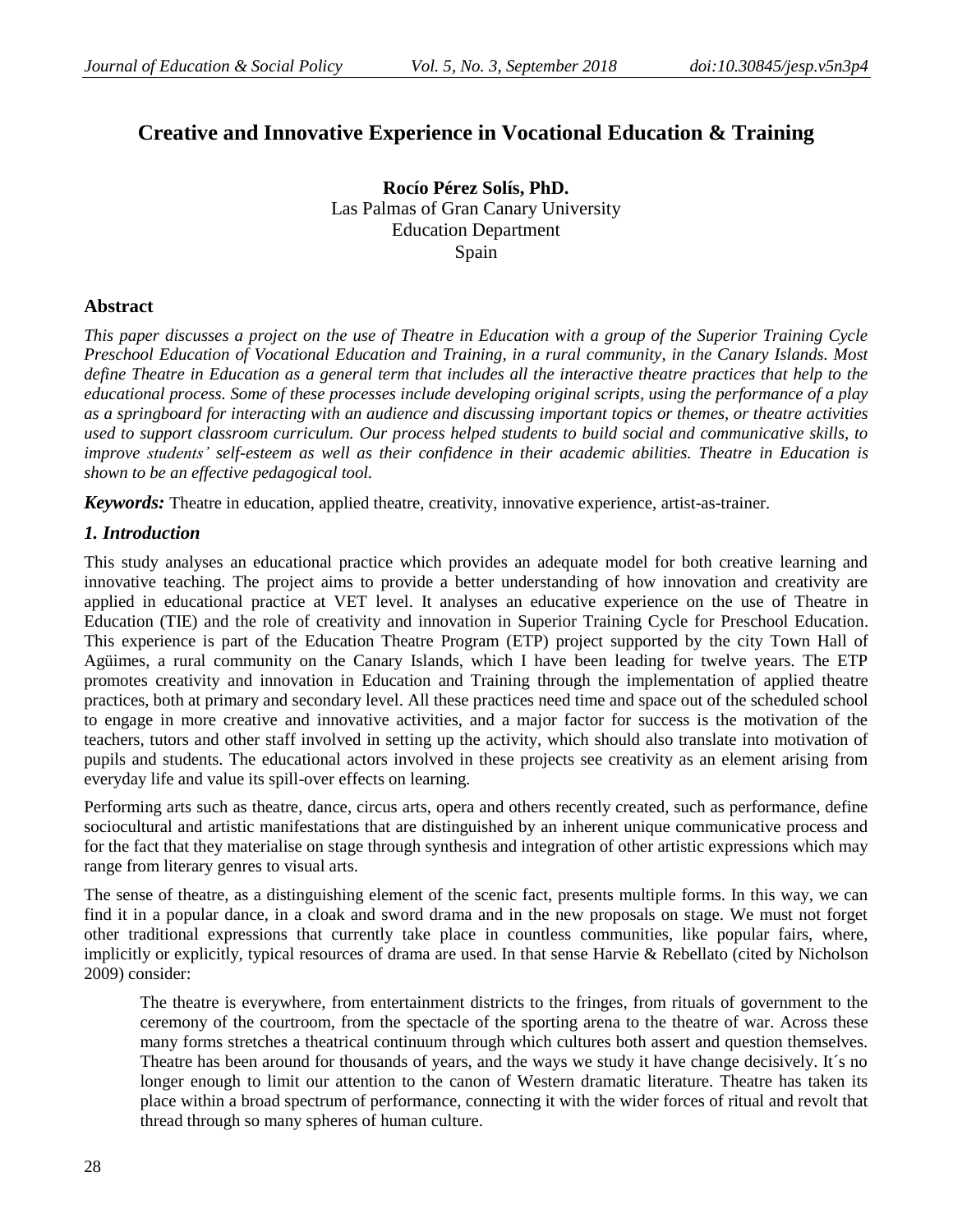In turn, this has helped make connections across disciplines; over the past fifty years, theatre and performances have been deployed as key metaphors and practices with which to rethink gender, economics, war language, the fine arts, culture and one´s sense of self. (p. 7)

Theatrical expression, a singular and distinguishing feature in performing arts, is understood as a cultural and artistic human manifestation, a communicative act between an actor and a spectator, considering that we can apply these words to an assorted range of individuals without circumscribing them to a theatre stage. Theatrical expression has its origin and basis in the dramatic expression, which is that kind of behaviour used daily by human beings when they use the role-playing games in their communication and expression processes. Therefore, performing arts are conceived as a basic tool in a comprehensive education. It´s not only responsible for studying the various forms of drama but, more importantly, by stimulating interaction it allows students to develop a wide variety of skills, whether creative ones, problem solving or those to do with personal autonomy, thus favouring communication, social interaction and self-expression.

Theatre teaching has to be a component of artistic literacy. That means watching/reading theatre, expressing themselves using theatre and talking about theatre. It implies acquiring skills which can allow people to become active and reflexive spectators by listening actively and consciously assessing and enjoying the work of art. The aim is trying to get young people to understand and appreciate the works of art as trained, critical and conscious spectators. This means, teaching to read and write in art encouraging people to understand the art in the community where they live. Using dramatic forms as teaching and learning tools allows the students to get involved kinetically and emotionally in the lessons and consequently to learn in a significant and meaningful way. In this sense, drama tools supply a comprehensive answer, a combination of verbal and non-verbal signals which provide the opportunity to have hearing, visual, motor and verbal experiences of learning at whole levels of the person, and not only merely intellectual learning, we are talking about an integral education experience.

It would seem presumptuous that, after almost three thousand years of existence, someone considers theatre as an innovation, especially when in most schools, reputable and significant drama activities are performed. School Theatre should not be only a pretty gold brooch at the end of a school year; it must be used so it is made to become a creative and cultural activity as well. We believe in a kind of theatre that is educational, playful, motivating, transversal and a multidisciplinary strategy, ideally originated in a drama project elaborated and performed by a class of students. The student, who learns this subject, learns to express, communicate and receive thoughts, emotions, feelings and internal/external ideas by using the different techniques and skills attached to performing arts. This theatrical pedagogy tries to encourage young people to participate in theatre as a learning medium and as a vehicle for social change. This new way of using theatre is known as Theatre in-Education (TIE), one of the different specific practices of Applied Theatre (AT).

#### *2. Theoretical Framework*

Tomás Motos (2012) claims that Applied Theatre (AT) is a rather new field of knowledge built through the study of a compendium of concrete cases, essays and theoretical reflexions published in reviews of different disciplines such as Theatre, Education, Medicine, Law, Psyquiatry or Psychology, among others. Applied Theatre (AT) has become the objective of university studies in congresses, conferences or seminars. To acquire a basic comprehension about what is Applied *Theatre some works need to be mentioned such as Monica Prendergast and Juliana Saxton´s book Applied Theatre (20*09), and Robert Landy and David Montgomery´s books *Theatre for Change* (2012) and *Applied Theatre: Creative Transformative Encounters in the Community* (Taylor, 2003). Along with them, numerous publications, like *Applied Drama: the gift of Theatre* (2014) and countless lectures by Helen Nicholson from Royal Holloway University of London, should also be noted. In Spain, Applied Theatre is still an unusual term, although we can find it in some university plans. In fact, even though there is no literature about (AT) in the Spanish language, it is usual to do theatrical projects using other concepts which are fit or suitable for this field of knowledge.

The Applied Theatre performances deal with matters of general interest for the community, they have to do with fears and concerns of a specific group. It is a tool for change. However, Ackroyd (2007) considers that: (…)the term 'applied theatre' is being used only for specific practices. Certain examples of practice support the discourse and construct this 'new' field in a particular mould. The discourse excludes other practices, even though they fulfil the defining features presented.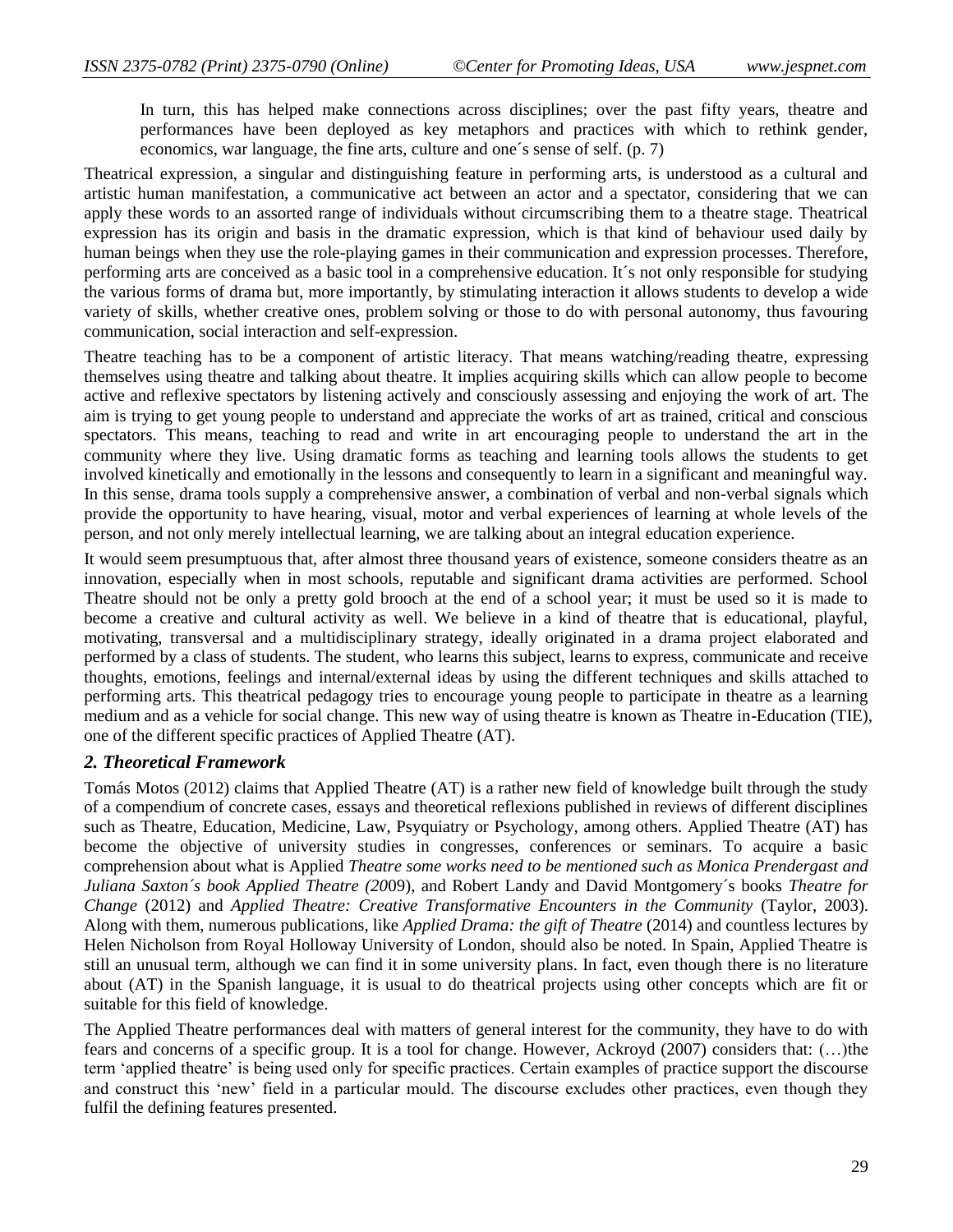So, rather than applied theatre being an umbrella term for a range of practices (which have specific intention, participation and operate beyond conventional theatre spaces), the term is emerging as a label for particular types of practice, (p.7). Prendergast y Saxton (2009) organise the (AT) field in nine categories: theatre in education, popular theatre, theatre of the oppressed, theatre in health education, theatre for development, prison theatre, community-based theatre, museum theatre and reminiscence theatre. Landy and Montgomery (2012) add action theatre, bibliodrama, engaged theatre, ethno drama, grassroots theatre, playback theatre, social theatre and socio drama. In many cases, the relations between these activities are unreal. Although, apparently, such different practices cannot linkage together, there is a common denominator: intentionality. All of them share the belief that theatre goes further of its aesthetical purposes and the name of (AT) works as an umbrella to find connections between all those who consider and promise with a kind of theatre which uses its power to change reality. Conrad (2004) asserts that:

The work of Bertolt Brecht in 1930s Germany was a theatrical form that influenced the development of Western Popular Theatre in the way it reclaimed theatre for political and community functions. Brecht felt that realism in the theatre encouraged passivity among bourgeois audiences, suppressing the inclination to be active participants in the theatre as in life. Brecht looked for ways to break the theatrical "fourth wall," in order to raise awareness amongst his audiences. His Epic Theatre used techniques of "alienation" within the dramatic action, including episodic scenes interrupted by narration, songs, parables, the projection of texts and images, to break the illusion of the performance, to make audiences active interpreters of the multi-layered text rather than playing on their emotions, (p. 13).

While many educators find that this critical pedagogy appeals ideologically, some have found the transition from ideology to praxis difficult. One route for making the transition from theory to practice combines critical pedagogy with interactive performance practice. This combination creates a learning community that empowers participants, which generates critical understanding, and which promotes transformation—all goals of critical pedagogy and the interactive performance techniques of Augusto Boal. In one enactment of Boal's *Theatre of the Oppressed* (TO), student performers created an interactive drama that explored issues of body image and related social pressures. As a result of their participation in the process, they learned about personal behaviors related to eating and body image, initiated critiques of cultural norms and expectations, and developed a richer understanding of the performance process. Historically, the works of Paulo Freire (1970) and Augusto Boal (1979) have provided a strong link between applied drama, social justice and education. Freire is seen by many educational philosophers and practitioners as "the inaugural philosopher of critical pedagogy" (cited by Freebody & Finneran, 201, p. 49). Central to Freire´s work was the notion of *conscientizacao*, a term referring to the need to learn to perceive social, political, economic contradictions and fight against oppressive elements of society (Freire  $1970$ <sup>1</sup>. Freire criticized pedagogy in which the teacher discusses reality as if it were static and unconnected to the world of the student. The proposal of Augusto Boal - Brazilian playwright and social educator-, inspired by the thought and praxis of Paulo Freire, is one of the most iconic traditions of social, critic and committed theatre, with its proven experimentation in communities and schools. In the *Theatre of the Oppressed* (TO) participants denounce social situations or express their experiences of fear, oppression or exclusion. Through participation and dialogue, ways to resolve conflicts or to find more justice and solidarity, transformative alternatives through roleplaying games, exchange of papers and other various dramatic techniques are always looking. Body language, conflict management, communication experience, affective-relational dimension and the role of the collective subject are some of its identity.

Helen Nicholson (2005) asserts that the intentionality of the workers in  $AT's$  field "develop new possibilities for the daily life more than separate the fact of going to the theatre from other aspects of life" (p. 4). On the other hand, for Ackroyd (2007) applied theatrical projects have made positive contributions to the daily life of individuals and communities in a variety of contexts.

Prendergsat and Saxton's (2009) suggest that, when we make (AT), there's a series of common functions and features inside the process:

 Facilitation function used in AT is essentially based on strategies and theatrical and education techniques closely linked with the good pedagogical practices. That means "the facilitator must be able to sense and

l

<sup>&</sup>lt;sup>1</sup> I am using  $49^a$  edition (12<sup>a</sup>, Spain), May 1992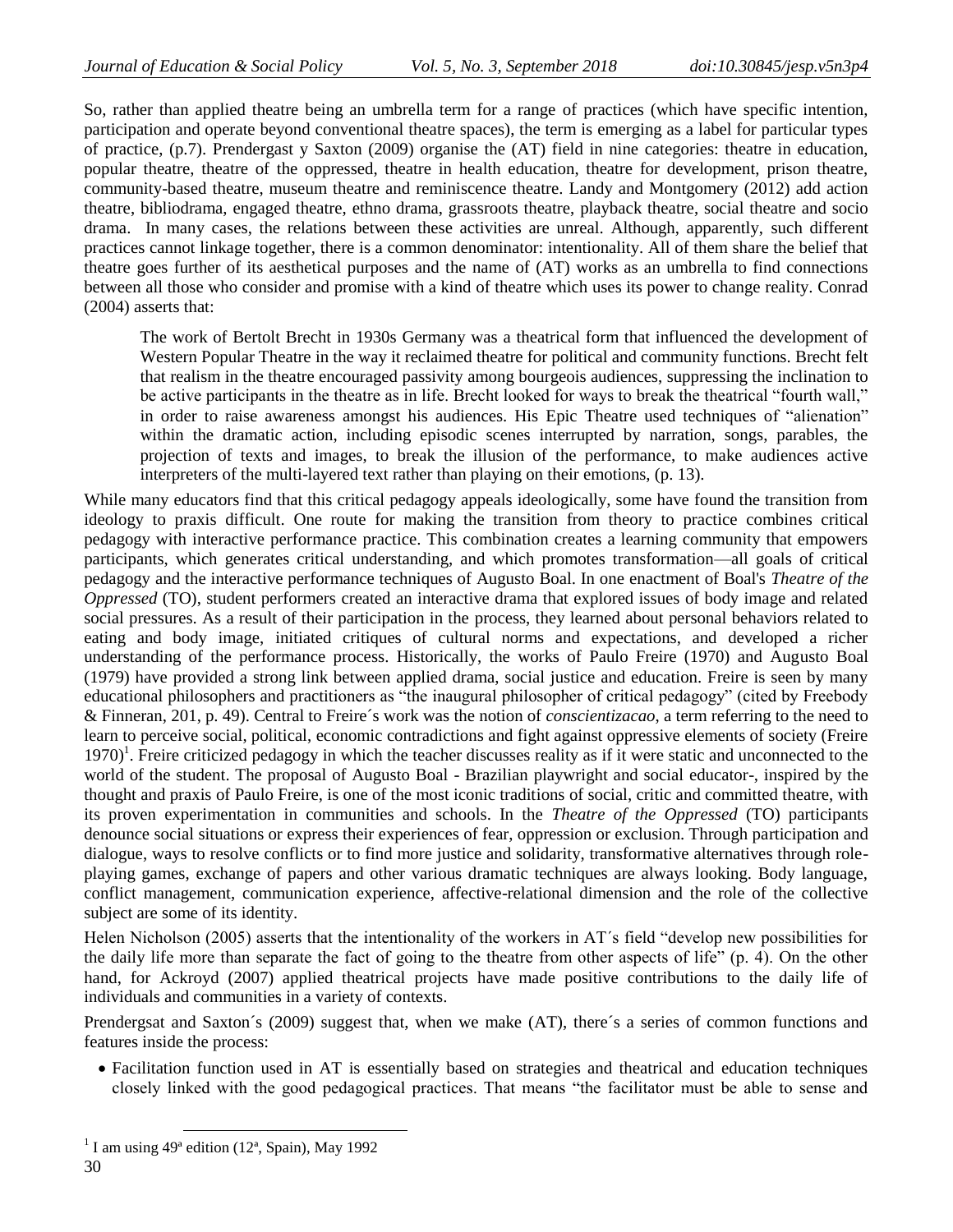serve the needs of the audience and create a safe container for individual self-expression as well as manage the segues among performance of scenes, spectator interventions, processing the results of dramatic ideas from the audience, and direct communication with the audience" (p.18).

- The scripting of an Applied Theatre performance is a collaborative and negotiated process between the target group, for whom the content is significant, facilitators, and/or playwrights who should be qualified and experienced enough.
- Play building is the root theatre activity of applied theatre practice and is a constant process of negotiated meaning-making. Play building is also called "collective creation" or "devising". It is the form used in which the dramaturge is not an external writer, but the storyline is being built during the rehearsals in a collaborative process where all the members in the group participate. That changes radically the work relationships and the way the process is faced. Occasionally, these shows are not "theatrical production" in a traditional way but rather a serial of monologues or plots built about a specific matter. The storyline created like this can take just one direction, a story with a linear plot or, on the contrary, incorporate multiple intertwined stories –that is, nonlinear narrative.

Theatre in-Education (TIE) field allows teachers to work with a new methodology open to creativity. Innovative means involve research as part of the educational process, stimulating an independent search of new ways; leading to a change of mentality, symbols or stereotypes; making possible the development of a critical capacity, self-reflection and interpretation of practices, aiming at the achievement of a comprehension of the world as a form of new conscience. Freire (2006) says: "teaching without learning does not exist" (p. 24) in the sense that teaching is not transferring just knowledge if not to create the possibilities of its production or its construction.

We know students participating on drama usually improve in comprehension, assistance record and compromise with school, besides the fact that their marks are higher than their classmates. Schools with integrated arts programmes, even in depressed areas, get a high academic performance. Last approaches on education theatre focus on studying the impact of theatre on moral and social learning. In this sense, Needlands (2008a) states that the real significance of theatre with teenagers lies in social and artist implication (participation) process and in experimental situations and experiences more than in the results or in the artist's product which can be obtained. The contribution of this model of theatre based on the group is learning to act as a whole, as an artist and as a social group. The main feature of theatre made by young people is the commitment of making theatre from a collective point of view (Nederlands, 2008b).

Theatre and theatrical techniques insist on participation and collaboration, they favour the harmonic relationship between the members of the group as it allows participants to become aware of collective work and intends to make it with the support of everybody, since it creates a need of precise and clear communication.

The effects of theatre go further than the narrow walls of a classroom and make an impact on the young people´s quality of life. A pro-social way of understanding education theatre contrasts with a pro-technical model limited at learning theatre as a curricular subject. In this way, preferences are given to technical knowledge about periods, playwrights, styles and theatrical genres. For social theatre, the important thing is to build a common culture guiding children to find out new ways of living together instead of one against the others, searching solidarity and creating new models of plural communities.

To develop dramatic action, we should use the same resources as we do in real life: linguistic expression, corporal expression, plastic expression and rhythmical-musical expression in a coordinated and simultaneous way. The problem, is that these types of expression are studied in Spanish schools in a separate way. Moreover, only theatre is capable of linking them. A theatrical script can be read and represented in some different ways, maybe contradictory, but always fun, which is the main incentive.

## *3. The Project*

Our project takes place in a VET center in the rural community of Agüimes. It is placed in the southeast of Gran Canary Island, where 25,000 people live in three differentneighborhoods. I have run the Education Theatre Program (ETP) supported by the city hall of Agüimes from twelve years ago, in which an average of 2.000 students participate every year, all of them coming from different schools on the Gran Canary Island. During one week in May, students from pre-school, primary and high school watch and play theatre and make different pedagogical activities in relation with the theatrical field. The project of educational theatre with Superior Training Cycle Preschool Education students in VET is designed to participate in ETP.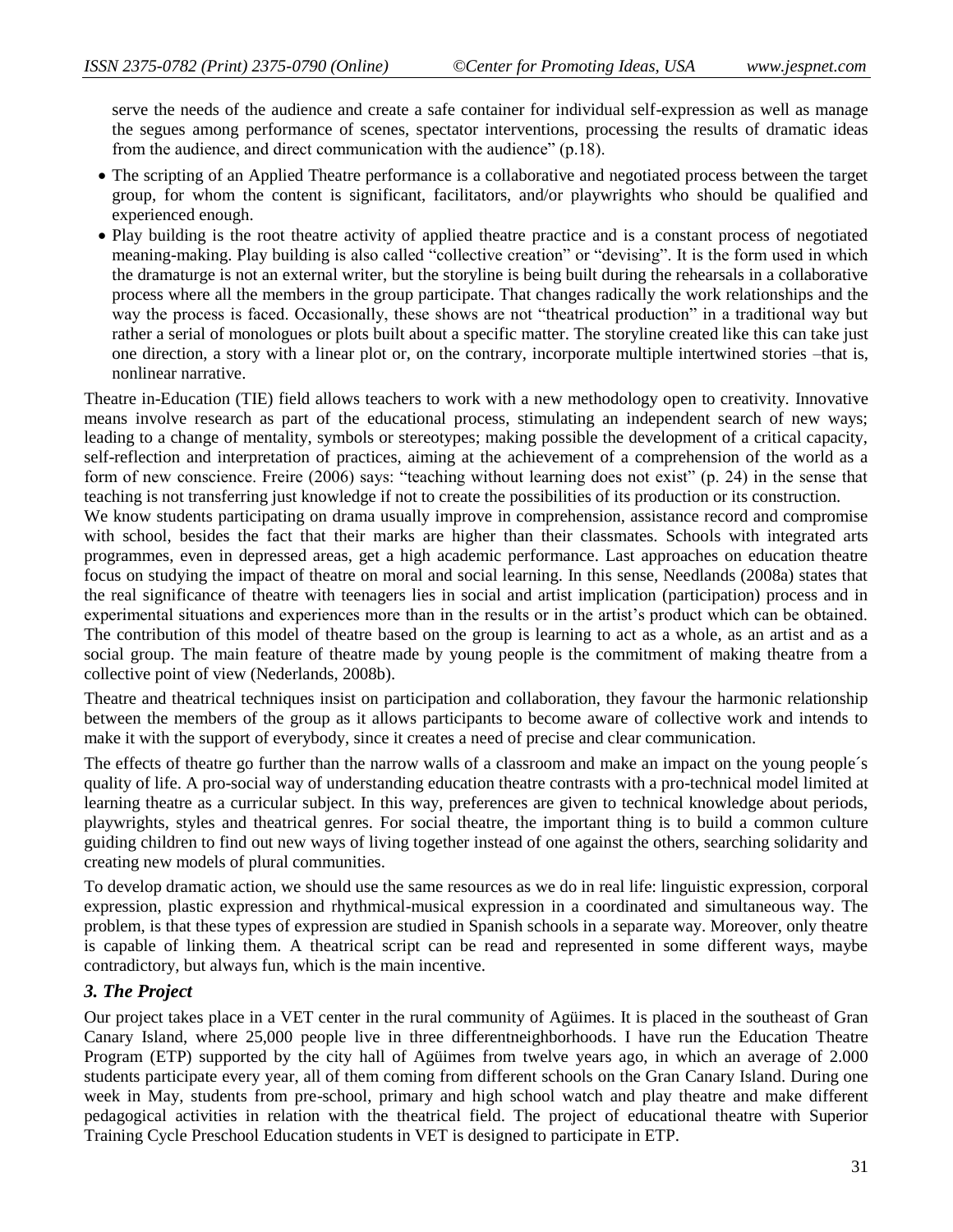At the beginning, we thought of a course with a length of 2 weeks. For this purpose, we invited an artist to give a two-day's workshop. However, the students were so motivated that the project lasted for three weeks and the artist joined in the process along with the pedagogical staff.

The project became a cross-curricular plan between these subjects: Personal Autonomy, Children´s Health, Motor Skills and Cognitive Development, Infant Education Didactics, and Expression and Communication Skills. Teachers took the decision to work with an artist considering their lack of theatrical education and, as mentioned before, because theatrical education should have a component of artistic literacy. The model<sup>2</sup> of the pedagogical artist (Laferriere, 1997) allows the linkage between the teacher with no artistic training and the artist with no pedagogical training. We need both types of education to teach theatre in an educational context. The culmination of the project was a collective stage creation called *Cinderella´s Birthdayy* which consisted of two performances especially aimed for a preschool audience. This took place in the main Theatre inside Education Theatre Program (ETP). They worked on children´s self-esteem and sex roles through specific elements as fantasy and humour. During the work in progress, the teachers Andrés Díaz and Plácida Vega (2012) as artistic directors had a main objective: students should learn through experience. The performance had a clear relationship between the perception of "me" and "others" and at preschool stage, drama takes the child to know himself and to recognize his own value, producing positive effects on his self-esteem, his capacity to evaluate his achievements and his mistakes. It will give him the opportunity to improve life.

## *4. Methods*

The project was designed to explore a participative methodology with Theatre in Education (TIE) as a pedagogical tool, that enable the process of teaching that makes students easy to express their feelings and emotions not only with words but also with their bodies. Encouraging learning skills, creative thought, conflict resolution, self-esteem, tolerance with other students, and comprehension of different points of view and search of solutions that benefit the group, guided by the following investigation questions:

- Does Theatre in Education (TIE) facilitate the student's didactic tools that the teachers could apply in their professional life in their work with children?
- Is TIE effective as a pedagogical tool? What are its effects?
- In what way does teamwork favour the development of habits of responsibility?

This is an exploratory study of qualitative approach by means of the ethnography participant as a primary form to get information followed by interviews with the participants. Based on the audio and videotapes we made throughout the process, my journal and field notes, and students journals, the scripts depict instances of per formative interaction, discussion, the devising process, the scenes that students created, the animation of these scenes, responses to our performances and the interview I conducted with teachers and students. This structure generates studies of rich cases in information in a social constructivist framework, with the aim of "specific cases that generate a deep comprehension inside a particular context" (Patton, 2002, p. 546). Although the two-day theatre workshop was initially conceived as an independent experience from the performance, it naturally ended up becoming an important part of the work. It provided an opportunity to analyze intensively the dynamic of the group through discussions, filming and making a critical view over the live work.

 $\overline{a}$ 

<sup>2</sup>Laférriere has conceptualized the profile of a pedagogue-artist with this feature:

<sup>-</sup>Dosing knowledge, know to do and know to be

<sup>-</sup>Situate the pleasure in the work and in the game: build the passion and pleasure in learning

<sup>-</sup>Having self-confidence in itself and in the others

<sup>-</sup>Knowing to use flexibility a rigor

<sup>-</sup>Integrating the person and events

<sup>-</sup>Knowing how to listen the environment, people and events

<sup>-</sup>Using mixed techniques

<sup>-</sup>Having surprising elements in reserve to create certain effectsas well as the necessary competency of production to challenge the problems associated with the teaching staff of the performing arts. He picks up basic skills and abilities which should be acquired by the professionals in education theatre. They should be able to transfer the theory to practice.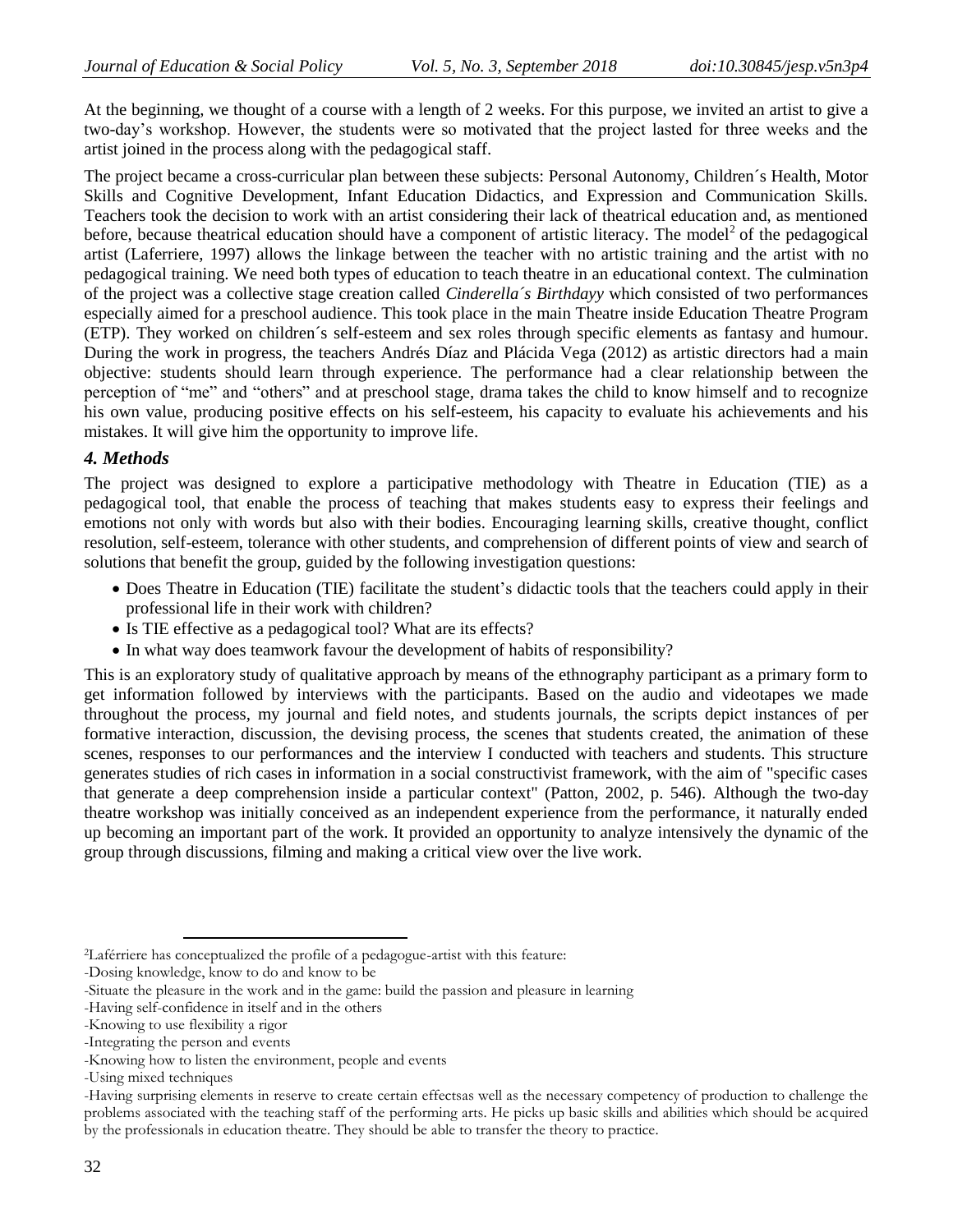Finally, the participants in the project were 24 students, 4 teachers and one ethnographer. The process began with a series of games and activities for group building, trust building and skill development, moved on to the exploration of themes through brainstorming, image work and discussion, then into devising, storytelling of incidents from their lives and finally the creation of scenes based on these stories. As we created the scenes, we animated them to explore the issues raised, using techniques adapted from Boal´s *Theatre of the Oppressed.* 

Through one training seminar and coaching celebrated during January, *-*one of the goals of ETP is providing techniques and tools to teachers- so as to use them as methodology to make students have fun while learning, showing work with some artistic quality, educating their attention and achieving the cultural competence required. The ETP has generated a social fabric among the younger population sector, their families, school and institutions around the Performing Arts in the community. The group was presented as a pedagogical laboratory and the number of viewers amounted to 300 students, aged 3 to 5 years, and 200 adults among relatives, teachers from other centres and companions, a total of 500 spectators in all. With this experience, they could make the evaluation of the play and the process. After that, I interviewed the teaching staff and subsequently some days later assessed the students on the experience collected.

## *5. Results*

The results of this study confirm that the students learned applied techniques for their professional life working with children. The use of structures of dramatic play facilitated the formation of identity of the students as change agents in the field of teaching, helping to strengthen learning, cooperation, trust and empathy, which demonstrated in both the learning experience and in the building of the drama and definitely contributed to positive academic achievements and a significant development of expressive skills. The group of students seemed to generate a sense of power as a result of their experiencing this theatrical success with the children and I dare say there was a positive reinforcement among the professional teachers from other schools who were watching the work, which had an obvious positive impact, as it raised the self-esteem of the students and generated a feeling of identity and belonging to the professional group they were aspiring to become part of. It increased notably the commitment to the classroom and to the academic project. In this sense, Theatre in Education (TIE) is undoubtedly shown to be an effective pedagogical tool.

## *6. Conclusions*

This good practice of creative learning and innovative teaching provides a way to reduce the gap between the current emphasis on summative evaluation and the lack of means to incorporate creativity into it, while at the same time allowing teachers to evaluate both the process and the result. It is noted that education and culture form a substantial part of community development and personal growth of the people living in it, thus training in TIE and 'making' culture at the same time is of immeasurable value. The experience offers a paradigm to engage students and develop habits of responsibility. More research is needed to explore the potential of these dynamics and their effects on different environments, this study being only one approach to these teaching experiences that generate changes in students. Theatre in this environment facilitates understanding of the cultural and academic obstacles faced by young students, and becomes a concrete powerful means to achieve what Freire (1992) calls "the vital knowledge".

PhD. Rocío Pérez Solísis associate professor at the Department of Education at the University of Las Palmas of Gran Canary, Spain. Her research interests focus on education and theatre, communicative skills, creativity in the teaching-learning process and also gender studies. Belongs to the group of research and educational innovation of evaluation and learning of the ULPGC

## *References*

Ackroyd, J. (2007). Applied theatre: An exclusionary discourse. *Applied Theatre Researcher*, 8(1).

- Banaji, S., Perrota, C. &Cranmer, S. (2010). *Creative and Innovative Good Practices in Compulsory Education in Europe.* Luxembourg: Publications Office of the European Union.
- Boal, A. (2009). *Teatro del oprimido*. Barcelona: Alba Editorial.

Boal, A. (2011). Teatro oprimido. *Cuadernos de Pedagogía*, (411), 46-51.

Conrad, D. (2004). Exploring risky youth experiences: Popular theatre as a participatory, performative research method. *International Journal of Qualitative Methods*, *3*(1), 12-25.